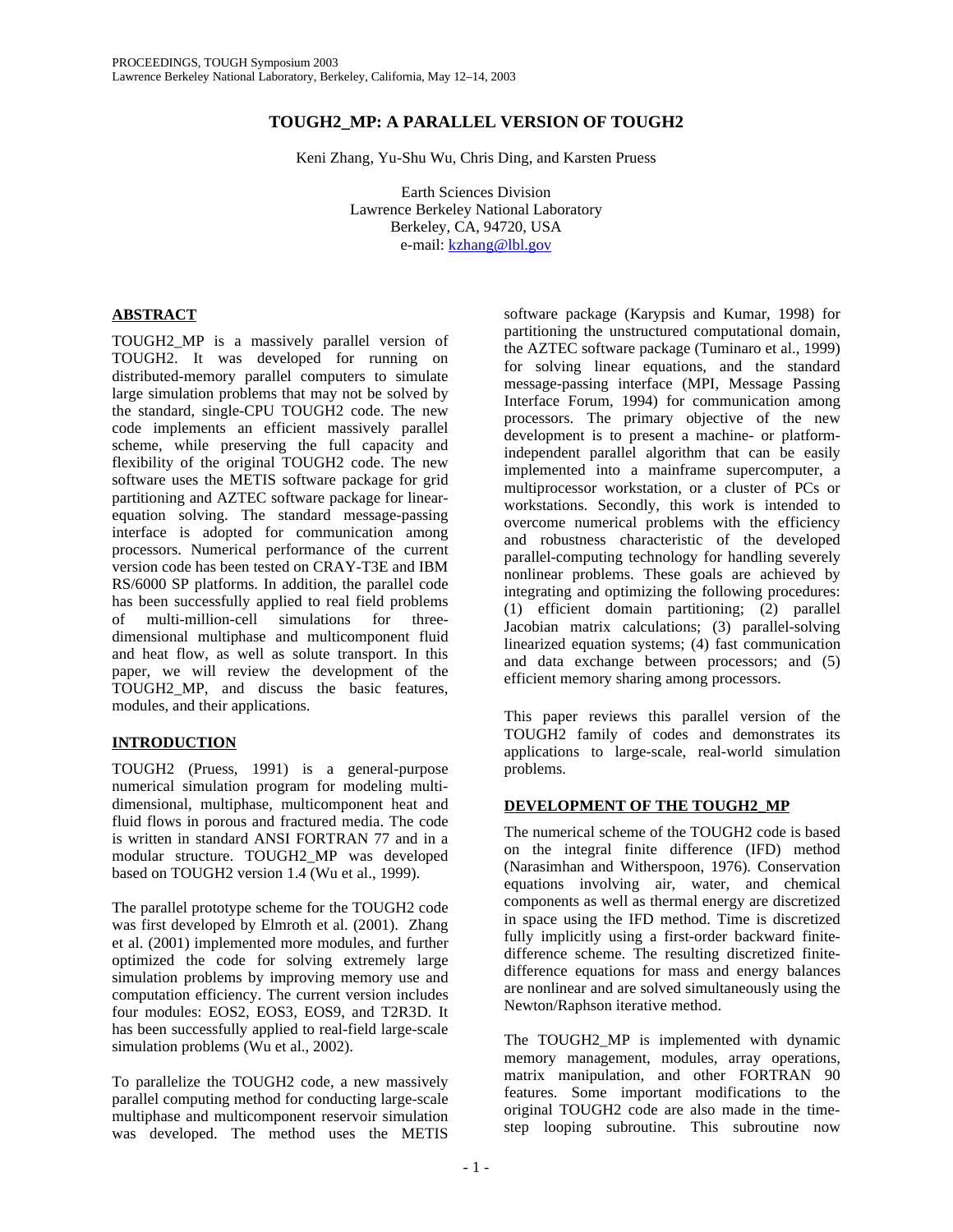provides general control of problem initialization, grid partitioning, data distribution, and memory requirement balancing among all processors (in addition to time stepping and output options). In the following sections, we will discuss the most important implementations in the parallel code, including domain partitioning, distribution of memory requirements, parallel assembly of Jacobian matrix, parallel solving of linear equations, and message passing.

#### **Domain Partitioning and Gridblock Reordering**

Developing an efficient and effective method for partitioning unstructured grid domains is a first and critical step for a successful parallel scheme. To obtain optimal performance, the partitioning algorithm should ideally take the following five issues into account: (1) Evening the computational load balance; (2) Minimizing the average (or total) communication volume; (3) Evening the load balance in communication volume; (4) Minimizing the average (or total) number of neighboring processors; (5) Evening the load balance in number of neighboring processors. To find an optimal trade-off between these five issues, computer system characteristics, such as floating-point performance and bandwidth and latency of the communication subsystem, must be taken into account. Because this is a very complex problem, commonly used algorithms and software for partitioning large grids do not generally take all these five issues into account. The current practice typically finds a tradeoff between computation load balance and low total communication volume, even though they may not be theoretically optimal. More discussion of these issues is given in Elmroth (2000).

In a TOUGH2 simulation, a model domain is represented by a set of three-dimensional gridblocks (or elements) and the interfaces between any two gridblocks are represented by connections. The entire connection system of gridblocks is treated as an unstructured grid. From the connection information of a gridblock, an adjacency matrix can be constructed. The adjacency or connection structure of a model grid is stored in a compressed storage format (CSR). Figure 1a shows the connection of a 12 element domain; Figure 1b illustrates its corresponding CSR-format arrays.

We utilize three partitioning algorithms of the METIS package (version 4.0) (Karypsis and Kumar, 1998) for partitioning a grid domain. The three algorithms are here denoted as the *K-way*, the *VKway*, and the *Recursive* partitioning algorithms. *Kway* is used for partitioning a global mesh (graph) into a large number of partitions (more than 8). The objective of this algorithm is to minimize the number of edges that straddle different partitions. If a small

number of partitions are desired, the *Recursive*  partitioning method, a recursive bisection algorithm, should be used. *VK-way* is a modification of *K-way,*  and its objective is to minimize the total communication volume. Both *K-way* and *VK-way* are multilevel partitioning algorithms.



(a) A 12-elements domain partitioning on 3 processors





Figure 1a shows a scheme for partitioning a sample domain into three parts. Gridblocks are assigned to particular processors through partitioning methods and reordered by each processor to a local index ordering. Elements corresponding to these blocks are explicitly stored in the processor and are defined by a set of indices referred to as the processor's *update* set. The *update* set is further divided into two subsets: *internal* and *border*. Elements of the *internal* set are updated using only the information on the current processor. The *border* set consists of blocks with at least one edge to a block assigned to another processor. The *border* set includes blocks that would require values from other processors to be updated. The set of blocks not in the current processor, but needed to update components in the *border* set, is referred to as an *external* set. Table 1 shows the partitioning results for the sample problem presented in Figure 1a.

Local numbering of gridblocks is carried out to facilitate the communication between processors. The numbering sequence is *internal* blocks, followed by *border* blocks, and finally by the *external* set. In addition, all *external* blocks from the same processor are in consecutive order (see Table 1).

Only nonzero entries of a submatrix for a partitioned mesh domain are stored in the processor. Each processor stores only the rows that correspond to its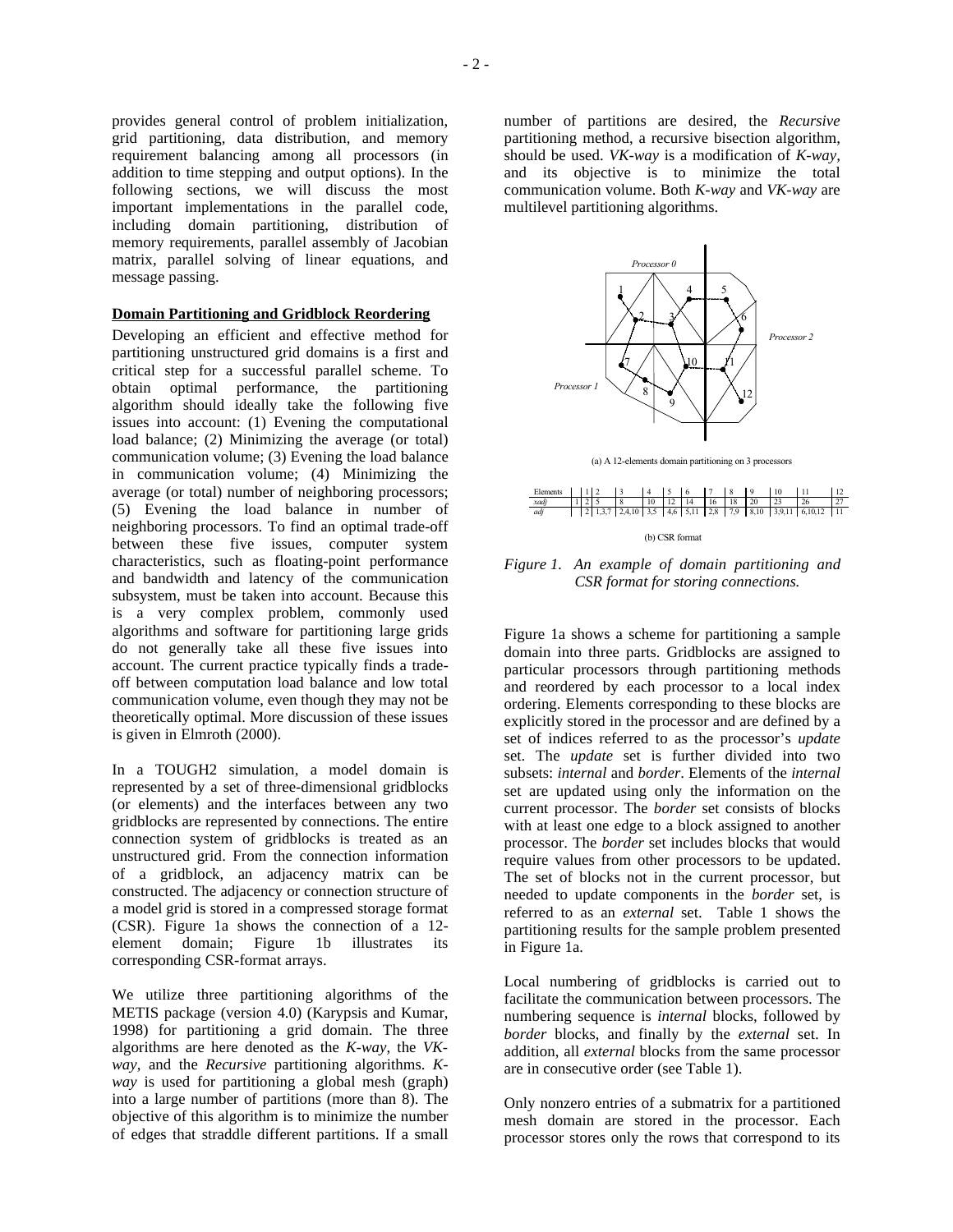*update* set. These rows form a submatrix whose entries correspond to variables of both the *update* set and the *external* set defined on this processor.

|                 |                    | Update |                |                |                |          |
|-----------------|--------------------|--------|----------------|----------------|----------------|----------|
|                 |                    |        | Internal       | Border         |                | External |
| PE <sub>0</sub> | Gridblocks         |        |                | 2              | 34             | 5 7 10   |
|                 | Local<br>Numbering |        | 1              |                | $2 \t3 \t4$    | 5 6 7    |
| PE <sub>1</sub> | Gridblocks         | 8      | 9              |                | 10             | 2 3 11   |
|                 | Local<br>Numbering | 1      | $\mathfrak{D}$ | $\overline{3}$ | $\overline{4}$ | 5 6 7    |
| PE <sub>2</sub> | Gridblocks         | 6      | 12             |                | 5 11           | 4 10     |
|                 | Local<br>Numbering | 1      | $\mathfrak{D}$ | $\mathcal{E}$  | $\overline{4}$ | 5 6      |

*Table 1. Example of domain partitioning and local numbering.* 

### **Organization of Input and Output Data**

The input data include hydrogeologic parameters and constitutive relations of domain media, such as absolute and relative permeability, porosity, capillary pressure, thermophysical properties of fluids and rock, and initial and boundary conditions of the system. Other processing requirements include specification of space-discretized geometric information (grid) and various program options (such as computational and time-stepping parameters). In general, a large-scale, three-dimensional simulation requires at least several gigabytes of memory, and the memory requirements should be distributed to all processors at input.

To make efficient use of the memory of each processor (considering that each processor has limited memory available), the input data files for the TOUGH2 simulation are organized in sequential format. There are two large groups of data blocks within a TOUGH2 mesh file, one with dimensions equal to the number of gridblocks and the other with dimensions equal to the number of connections (interfaces). Large data blocks are read one by one through a temporary full-sized array and then distributed to PEs (processing elements or processors). This method avoids storing all input data in a single PE (which may be too small). Other smallvolume data, such as simulation control parameters, are duplicated on all PEs.

Initialization of the parallel code requires fullconnection information, for such tasks as domain partitioning and local-connection index searching. These parts can exhaust the memory requirement when solving a large problem. Since the fullconnection information is used only once at the beginning of a simulation, it may be better to handle these tasks in a preprocessing procedure.

### **Parallel Assembly of Jacobian Matrix**

In the TOUGH2 formulation, the discretization of mass and energy conservation equations in space and time using the IFD leads to a set of strongly coupled nonlinear algebraic equations, which are solved by the Newton method. The resulting system of linear equations is then solved using an iterative linear solver with different preconditioning procedures.

The Jacobian matrix needs to be recalculated at each Newton iteration, and thus computational efforts may be extensive for a large simulation. In the parallel code, the assembly of the linear equation system is shared by all the processors, and each processor is responsible for computing the rows of the Jacobian matrix that correspond specifically to blocks in the processor's own *update* set. Computation of the elements in the Jacobian matrix is performed in two parts. The first part consists of computations relating to individual blocks (source/sink terms). Such calculations are carried out using the information stored on the current processor; no communications with other processors are needed. The second part includes all computations relating to the connections or flow terms. Calculation of flow terms at elements in the *border* set requires information from the *external* set, which in turn requires communication with neighboring processors. Before performing these computations, an exchange of relevant primary and secondary variables is necessary. For elements corresponding to *border* set blocks, one processor sends these elements to other related processors, which receive these elements as *external* blocks.

The Jacobian matrix for local gridblocks in each processor is stored in the distributed variable block row (DVBR) format, a generalization of the VBR format (Carney et al., 1993). All matrix blocks are stored row-wise, with the diagonal blocks stored first in each block row. Scalar elements of gridblocks are stored in column major order. The data structure consists of a real vector and five integer vectors, forming the Jacobian matrix. Detailed explanation of the DVBR data format can be found in Tuminaro et al. (1999).

#### **Parallel Solving of Linear Equations**

The linearized equation system arising at each Newton step is solved using an iterative linear solver from the Aztec package (Tuminaro et al., 1999). We can select different solvers and preconditioners from the package. The available solvers include conjugate gradient, restarted generalized minimal residual, conjugate gradient squared, transposed-free quasiminimal residual, and bi-conjugate gradient with stabilization methods. The work of solving the global linearized equation is shared by all processors, with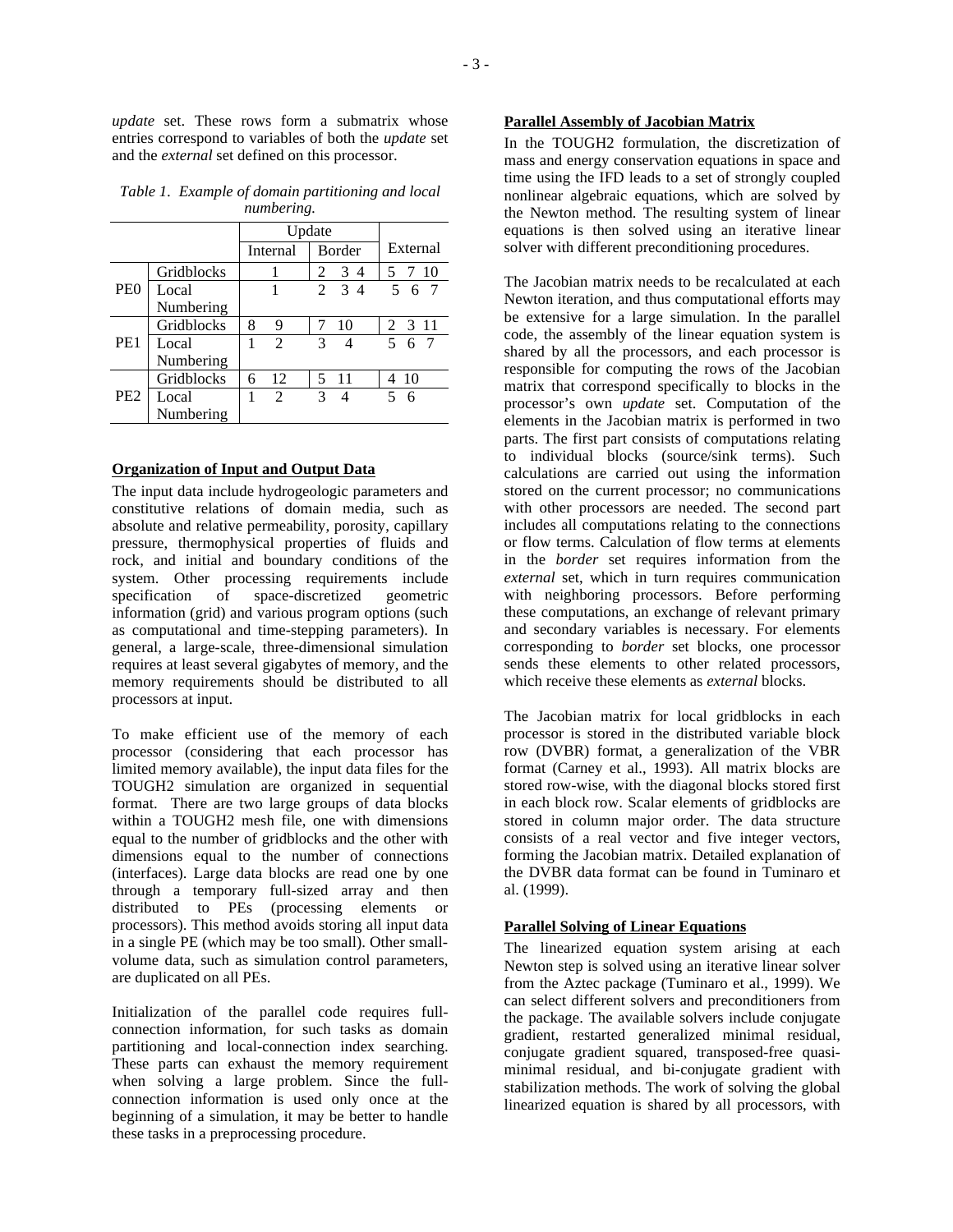each processor responsible for solving its own portion of the partitioned domain equations.

During a simulation, time steps are automatically adjusted (increased or reduced) depending on the convergence rate of iterations. In the parallel version code, the time-step size is calculated at the first processor (master processor, named PE0) after collecting necessary data from all processors. The convergence rates may be different in different processors. Only when all processors reach stopping criteria will the time march to the next time step. At the end of a time step or a simulation, the solutions obtained from all processors are then transferred to the master processor for output.

#### **Communication Among Processors**

Communication of data between processors working on neighboring/connected gridblocks, partitioned into different domains, is an essential component of the parallel algorithm. Moreover, global communication is also required to compute norms of vectors, contributed by all processors, for checking the convergence. In addition to the communication taking place inside the Aztec routine to solve the linear equation system, communication between neighboring processors is necessary to update primary and secondary variables (for example, a new Jacobian matrix is calculated for each Newton iteration). A subroutine is used to manage data exchange between processors. When the subroutine is called by a processor, an exchange of vector elements corresponding to the *external* set of the gridblocks is performed. During time stepping or Newton iteration, exchange of external variables is also required for the vectors containing the primary and secondary variables. More discussion on the scheme used for data exchange is given in Elmroth et al. (2001).

All data input and output are carried out through the master processor, while the most time-consuming efforts (assembling the Jacobian matrix, updating thermophysical parameters, and solving the linear equation systems) are distributed to all processors. In addition, the memory requirements are also distributed to all processors. Distributing both computing and memory requirements is essential for solving large-scale field problems.

#### **APPLICATION EXAMPLES**

Five examples are presented in the following sections to demonstrate applications of the TOUGH2\_MP and the computational performance of the code.

#### **Unsaturated Flow Simulation**

The first problem is based on the site-scale model developed for investigations of the unsaturated zone at Yucca Mountain, Nevada (Wu et al., 1999). The

problem involves using a much-refined grid to evaluate the numerical performance of the TOUGH\_MP. The problem concerns steady-state unsaturated flow through fractured rock under ambient conditions, using a 3-D, unstructured grid. A dual-permeability approach is applied to handle fracture-matrix interactions. Model domain and the numerical grid encompass approximately  $40 \text{ km}^2$  of the Yucca Mountain area. There are approximately 9,900 blocks per grid layer and about 60 computational grid layers vertically from land surface to water table. This results in a total of 1,100,000 gridblocks for fractures and matrix, and 4,050,000 connections. A distributed-memory Cray T3E-900 computer was used for this simulation example. This simulation was run as a single-phase flow (water with Richards' equation using the EOS9 module of TOUGH2).



*Figure 2. Speedup for the 3-D unsaturated flow simulation* 

In performance evaluation, the unsaturated flow problem was solved for 200 time steps using 32, 64, 128, 256, and 512 processors, respectively. Because of the automatic time-step adjustment, based on the convergence rate of the iteration process, the cumulative length of simulation times over 200 timesteps with different numbers of processors may be slightly different. However, the computational targets and efforts are similar, and comparing the performance of different numbers of processors with the same number of time steps is reasonable for evaluating parallel-computing efficiency.

Figure 2 illustrates the speedup of the code versus processor numbers used for a 200-time-step simulation. The speedup is defined as relative to the performance of 32 processors as  $32T_{3}/T_{p}$ , where  $T_{p}$ denotes the total execution time using *p* processors. Speedup factors using 32 to 64, 128, 256, and 512 processors are 2.63, 2.16, 1.87, and 1.54, respectively. Super-linear speedup appears when the processor number doubles from 32 to 64, and to 128 with a speedup of 2.63 and 2.16. The overall speedup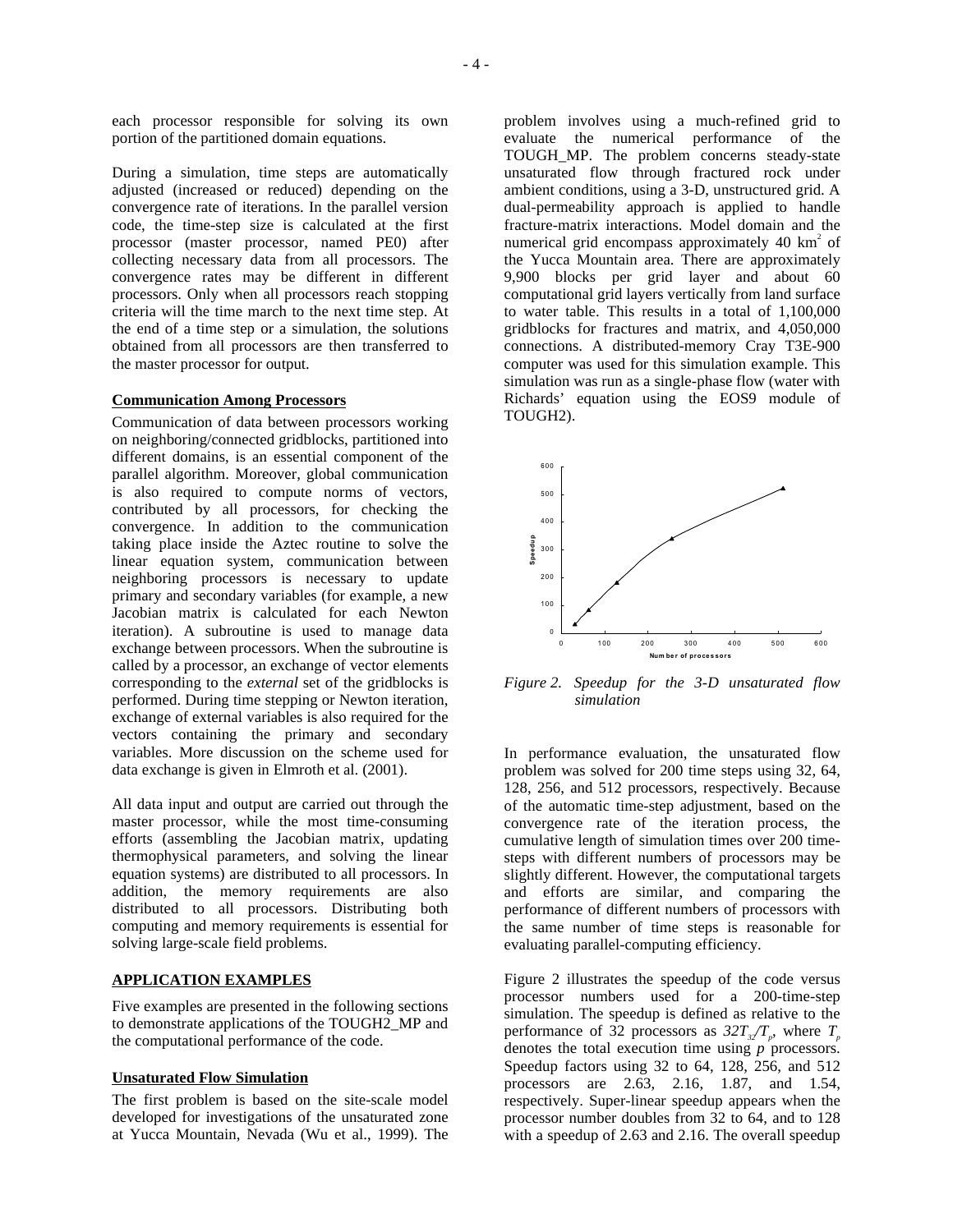for 512 processors is 523. This behavior was extensively analyzed, including performance results for the different parts of the execution, for smaller problems in Elmroth et al. (2001). The computational performance for this example indicates that the parallel scheme implemented in TOUGH2\_MP code is very efficient.

#### **Two-Phase Fluid and Heat Flow**

The second example is used to evaluate the numerical performance of the TOUGH2\_MP for highly nonlinear, two-phase fluid and heat flow in fractured rock. The model domain and numerical grid for this problem are the same as the previous unsaturated flow case. The difference is that the current problem models flows of water, gas, and heat in a two-activephase system using the multicomponent EOS3 module. The previous example handles only one active phase, using Richards' equation. Therefore, there are three equations per gridblock, and a total of  $3 \times 1,075,522$  equations need to be solved per Newton iteration for the simulation. A distributedmemory IBM RS/600 SP was used for simulation.



*Figure 3. Speedup for the 3-D site-scale model of nonisothermal two-phase fluid and heat flow as a function of number of processors used* 

Figure 3 presents the speedup of the parallel-code simulation versus processor numbers used in this problem for a 1,000-year simulation. Similarly, the speedup is defined to be relative to the performance with 16 processors (i.e., equal to 16 for using 16 processors). Figure 3 also shows a better than linear speedup until the number of processors reaches 512. However, the speedup curve (as shown in Figure 3) for more than 512 processors becomes flat, which is very different from Figure 2. This deterioration in speedup performance using a larger number of processors results primarily from the increasing communication in the linear solver. Since this performance test is performed for a relatively short simulation time, the one-time expenses for the *input, distribution, and initialization* phases, also contribute to this effect, because this part is relatively large for this problem. For example, the one-time expense takes 35% of the total execution time in the case of using 1,024 processors, compared to 8.5% for 16 processors. Nevertheless, the effect of this one-time expense in the *input, distribution, and initialization* phase will diminish as total simulation times or time steps increase.

### **Liquid Flow Through Unsaturated Fractures**

The third application is for analysis of flow focusing and discrete flow paths within the unsaturated zone of the Yucca Mountain site. In particular, the model is used to assess the frequency and flux distributions of major water-bearing flow paths from the bottom of the Paintbrush nonwelded (PTn) unit, a unit immediately above the Topopah Spring welded (TSw) unit. Flow focusing along the preferential paths or well-connected fracture networks may play an important role in controlling patterns of percolation through highly fractured tuffs. To quantify flow-focusing behavior, we developed a stochastic fracture-continuum model to incorporate fracture data measured from the welded tuffs and to study flow allocation mechanisms and patterns. Fracture permeability of the simulation domain is prescribed stochastically for its spatial distribution, conditioned using measured air-permeability data.

The model domain of the 3-D flow problem is a 50 m  $\times$  50 m  $\times$  150 m parallelepiped, with the upper boundary at the bottom of the PTn and the lower boundary at the repository horizon. The horizontal dimension was considered sufficient because the correlation length for variability in fracture permeability and spacing is approximately 1 m. The 150 m vertical extent of the model corresponds to an average distance from the interface between the PTn and TSw units to the repository horizon. The model covers five hydrogeological subunits from TSw31 to TSw35. The bottom of the PTn was chosen as the upper boundary because this unit behaves as a porous medium, leading to more uniform percolation flux to the units below.

A refined grid is generated with each gridblock size of 0.5 m  $\times$  0.5 m  $\times$  0.75 m, in the same order in dimension as observed for fracture spacing. Such a refined grid captures flow behavior through individual discrete fractures. This leads to  $2 \times 10^6$ gridblock elements and  $6 \times 10^6$  connections with the 3-D grid.

Table 2 presents a summary of execution times for two steady-state simulations of different boundary conditions (infiltration rates on the top boundary are 1 mm/year and 25 mm/year, respectively). The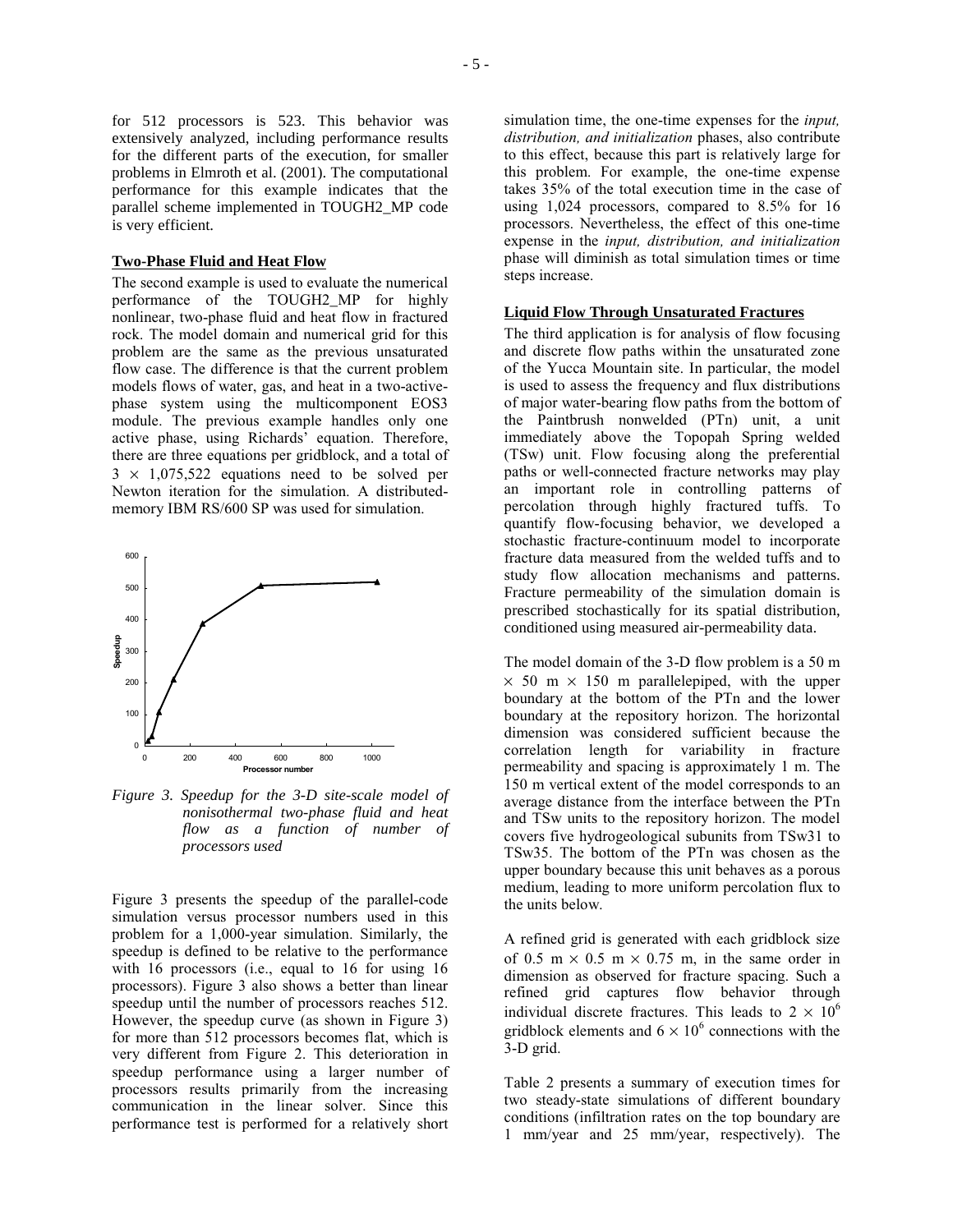simulations were run on a Cray T3E-900 machine. Table 2 shows that it took only about two hours to complete a two-million-gridblock simulation, demonstrating the efficiency of the parallel implementation. In addition, Table 2 shows that CPU times used in calculations of secondary parameters and assembly of the Jacobian are longer than those used in solving linear equations for this problem. This is very different from what we observed using a single-processor simulator with the Newton iteration scheme. This is because of the increase in overheads caused by communication between processors during setup of the linear equation system. Note that the longer execution times for the case of 1 mm/yr infiltration (compared with 25 mm/yr in Table 2) result from lower infiltration, leading to drier, unsaturated fractures or a more nonlinear problem. Therefore, a smaller infiltration case takes in general a longer simulation time for the example.

*Table 2. Summary of execution times (seconds) used for two simulations of the 3-D flow-focusing problem, using 128 processors.* 

| Simulation               | $1 \text{ mm/yr}$ | $25 \text{ mm/yr}$ |
|--------------------------|-------------------|--------------------|
| scheme                   | Infiltration      | infiltration       |
| Input, distribution, and | 218               | 218                |
| initialization           |                   |                    |
| Update parameters and    |                   |                    |
| setup Jacobian matrix    | 4865              | 4655               |
| Solve linear equations   | 2109              | 1194               |
| Total execution time     | 8111              |                    |
|                          |                   |                    |

#### **Transport Simulation**

This example demonstrates the application and efficiency of the parallel code for modeling 3-D tracer**/**radionuclide transport within the unsaturated zone at Yucca Mountain, using the steady-state, 3-D flow field of the first example. In this case, the calculation was run to 2,000,000 years using 64 processors on the distributed-memory IBM RS/6000 SP computer.

The tracer is treated as a conservative component. Mechanical dispersion effects through the fracturematrix system are ignored, and a constant molecular diffusion coefficient of  $3.2 \times 10^{-11}$  (m<sup>2</sup>/s) is used for matrix diffusion. The transport simulation is run to 2,000,000 years, with a constant initial concentration source released at the repository from fracture or matrix blocks.

Table 3 presents parallel-code performance in simulating radionuclide transport of the initial radionuclide release from fractures. A comparison of the execution times, spent in different portions during the two-million year simulation (shown in Table 3), indicates that solving the linear equations takes a much smaller percentage (17%) of the total

simulation time than that for the flow simulation. This is because the transport problem becomes simply linear with the computational options selected.

#### *Table 3. Summary of execution times and iterations for the transport simulation with fracture release using 64 processors.*

| Input, distribution, and initialization (s)              | 139.7 |
|----------------------------------------------------------|-------|
| Update thermophysical parameters,<br>Jacobian matrix (s) | 333.7 |
| Solve linear equations (s)                               | 124.5 |
| Total execution time (s)                                 | 727.7 |
| <b>Total Newton iterations</b>                           | 118   |
| Total time steps                                         | 118   |
| Total Aztec iterations/PE of solving linear<br>equations | 1,096 |

## **Unsaturated Discrete Fracture Flow Simulation**

This example pertains to investigating flow-focusing phenomena in a large-scale discrete-fracture network, constructed using field data collected from the unsaturated zone of Yucca Mountain, Nevada. We constructed the two-dimensional, vertical-crosssection fracture network using fracture mapping data, including field-measured fracture density, trace lengths, and orientations. For simplicity, each fracture in the network is randomly distributed. However, generation of the fracture network is governed by statistical information from field measurement data. The statistical properties of the generated fracture network should reflect the corresponding properties of fracture distribution in the study domain. This generated two-dimensional fracture network for an area of 100m×50m contains more than 20,000 fractures.

The fracture network is discretized into 126,432 linear elements that have a maximum length of 1 m. The elements have a total connection of more than 300,000. The intersection point of any two fractures is treated as an element. The volume of these intersection elements is possibly extremely small. In fact, the volume of the fracture elements may vary over several orders of magnitude.

Flow simulations are carried out by introducing water infiltration at the top of the fracture network. Because of the strong heterogeneities and complex fracture connections present in fractures along the top boundary, it is impossible to simply distribute desired infiltration water uniformly over all fractures crossing the top boundary. In response to this limitation, we accomplish infiltration by attaching an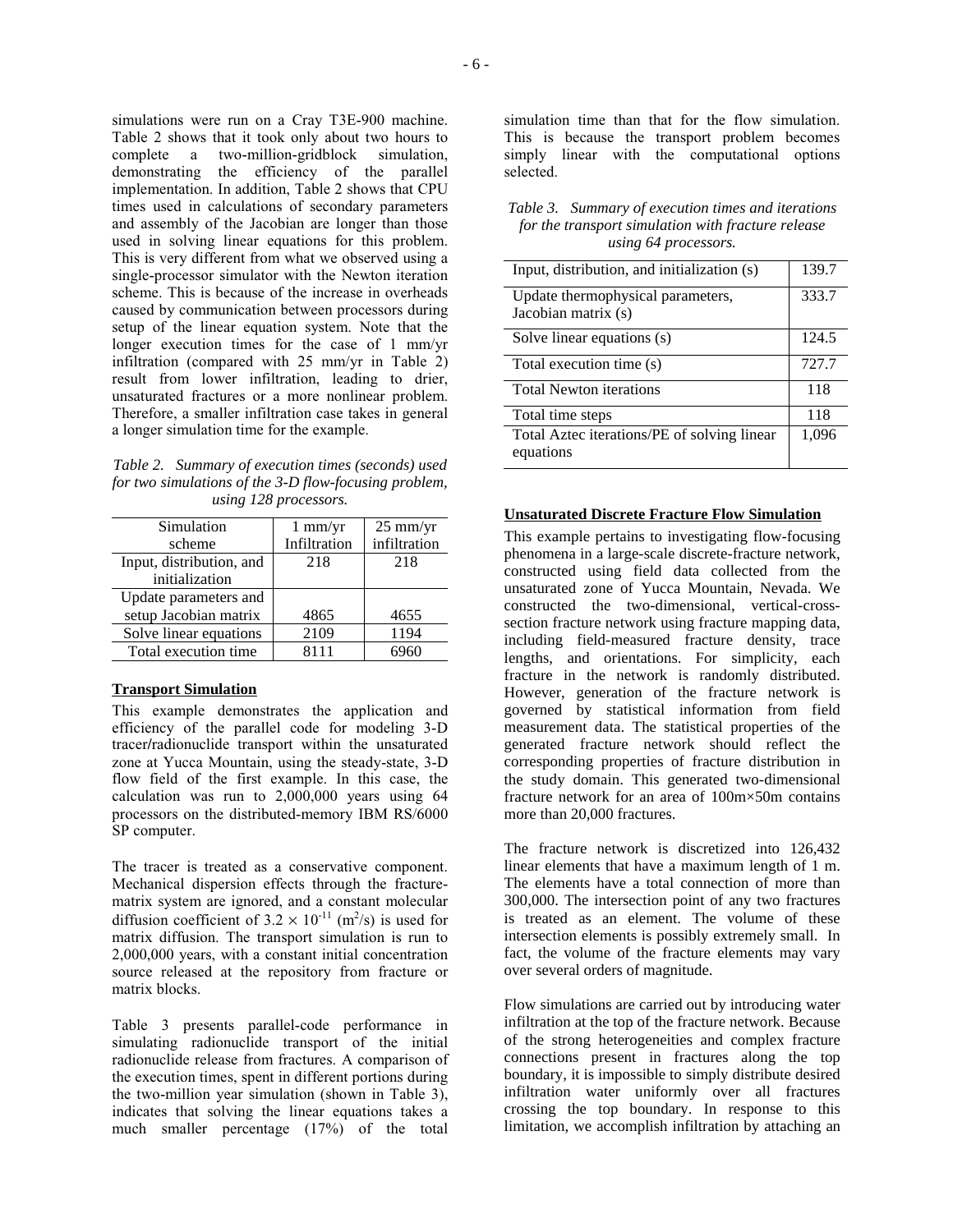additional gridblock to the top of the fracture network. The entire top boundary of the network is connected to this single block, and a prescribed infiltration rate is applied to it. As water is injected into this block, water eventually flows into the fractures beneath the block. This outflow will in general partition non-uniformly among the fractures. After a rapid initial transient, this infiltration block will reach a steady flow condition. In this way, a constant infiltration rate is applied to the top boundary of the fracture network. Side boundaries are considered impermeable, and a free-drainage condition is imposed at the bottom boundary.



*Figure 4. Steady-state flux distribution in the fractures. Each color represents a oneorder-of-magnitude difference in flux (from high to low: blue, green, red, and grey).* 

Steady-state unsaturated water flow through the fracture network is simulated using the TOUGH2\_MP. Because randomly distributed fractures can lead to an extremely complex element connection system, and elements have large differences in volume, numerical difficulties can arise, requiring intensive computational work. All computations are conducted using 64 processors on an IBM SP RS/6000 supercomputer. This simulation is very time consuming. Without using the parallel code, we would have difficulty obtaining a steadystate solution for this simulation. Figure 4 shows the simulation result of steady-state flux distribution in the fracture network.

#### **SUMMARY AND CONCLUSIONS**

This paper reviews the development of TOUGH2 MP code and presents application code and presents application examples for the code to large-scale simulations. The code was written in Fortran 77 and 90, using MPI for

interprocessor communication. It uses the METIS software package for partitioning the unstructured computational domain and the AZTEC software package for solving linear equations. In TOUGH2\_MP, both computing time and memory requirements are distributed among and shared by all processors of a multi-CPU computer or cluster. The best numerical performance has been achieved by integrating and optimizing the following procedures: (1) efficient domain partitioning; (2) parallel assembly of the Jacobian matrix; (3) parallel preconditioned iterative linear solving; (4) fast communication and data exchange between processors; and (5) efficient utilization of the processors' aggregate memory.

Five application examples of the TOUGH2\_MP code have been presented. These examples are run on a Cray T3E or IBM RS/600 SP system. Code performances are evaluated through modeling flow/transport in the unsaturated zone at Yucca Mountain, using different numbers of processors. Test results indicate that the overall performance of the parallel code shows significant improvement in both efficiency and ability in solving large-scale reservoir simulation problems. The major benefits of the code are that it (1) allows for accurate representation of reservoirs with sufficient resolution in space, using refined grids, (2) allows for adequate description of reservoir heterogeneities, and (3) overcomes the limits on problem size and computational requirements experienced in largescale modeling studies that use conventional single-CPU simulators.

#### **ACKNOWLEDGMENT**

The authors would like to Guoxian Zhang and Dan Hawkes for their review of this paper. This work was supported by the Laboratory Directed Research and Development (LDRD) program of the Ernest Orlando Lawrence Berkeley National Laboratory. The support is provided to Berkeley Lab through the U. S. Department of Energy Contract No. DE-AC03- 76SF00098.

#### **REFERENCES**

Carney S., M. Heroux, and G. Li, *A Proposal for a Sparse BLAS Toolkit*, Technical Report, Cray Research Inc., Eagen, MN, 1993.

Elmroth E., On Grid Partitioning for a High Performance Groundwater Simulation Software, Engquist et al. (eds), *Simulation and Visualization on the Grid*, Springer-Verlag, Berlin, Lecture Notes in Computational Science and Engineering, No. 13, pp. 221-233, 2000.